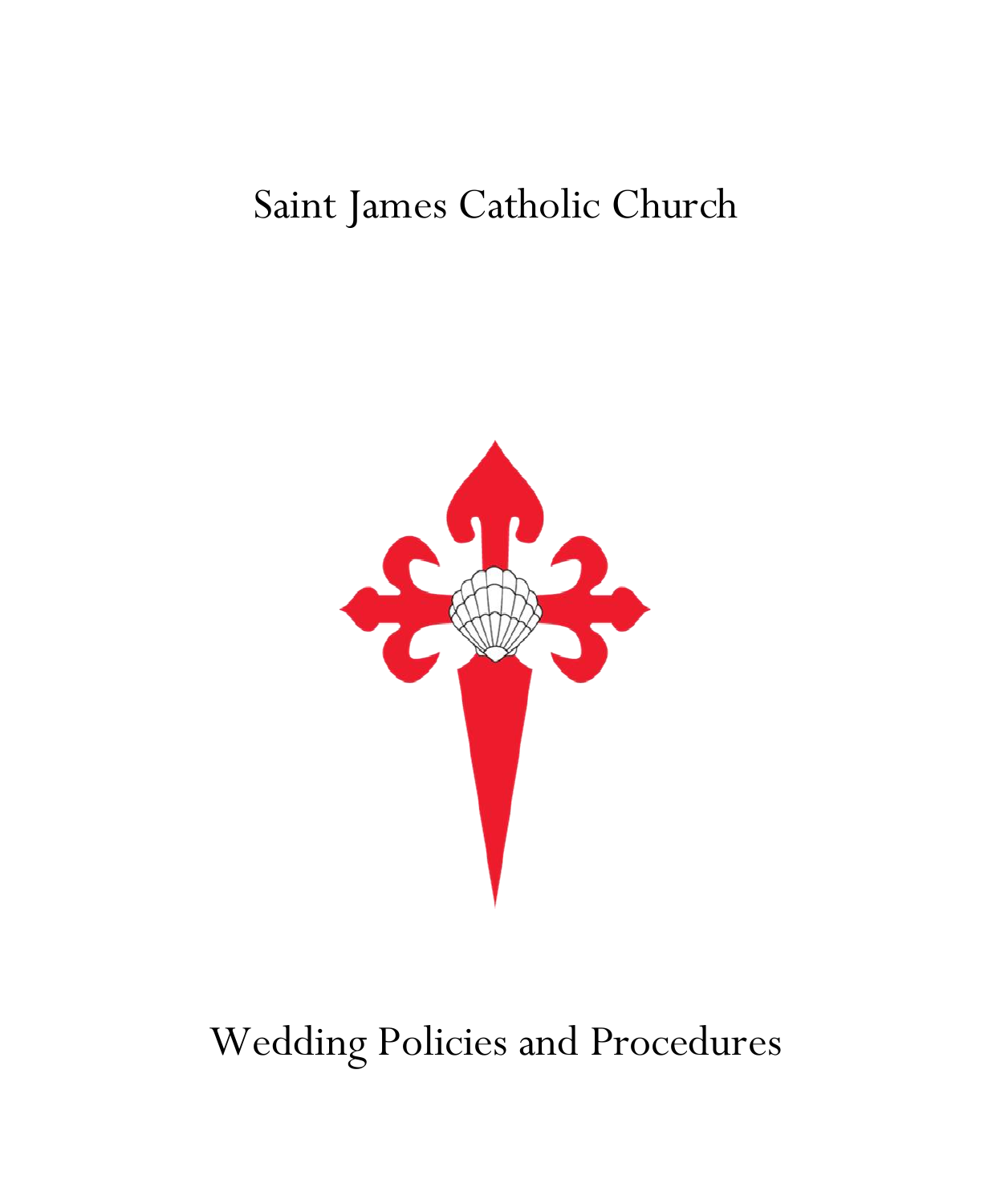# *Welcome to Saint James Catholic Church*

Welcome and thank you for your desire to celebrate the Sacrament of Matrimony here. The staff at Saint James Catholic Church is happy to help you with your preparations. Our policies and procedures are in place to ensure that the celebration of the Sacrament of Matrimony is as festive and beautiful as possible, but it should, above all, be a prayerful worship experience. The celebration of the Sacrament of Matrimony is an action of the entire Church in whose presence you commit yourselves to one another. The liturgical celebration of matrimony should encourage the fullest participation on the part of all your wedding guests.

"The purpose of marriage is to help married people sanctify themselves and others. For this reason, they receive a special grace in the sacrament which Jesus Christ instituted. Those who are called to the married state will, with the grace of God, find within their state everything they need to be holy, to identify themselves each day more with Jesus Christ, and to lead those with whom they live to God."

- Saint Josemaria Escriva, *Conversations 91*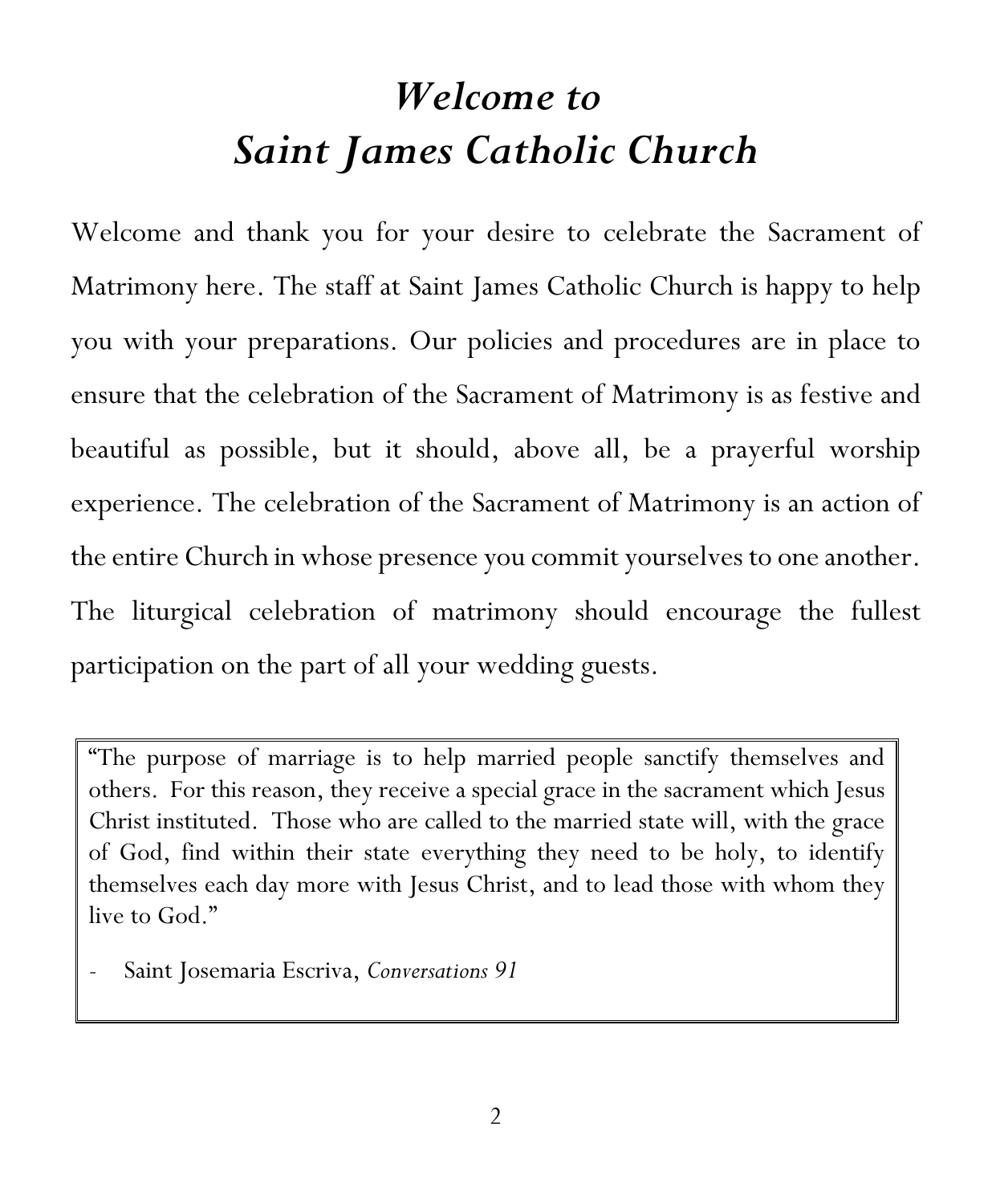### **Planning the Liturgy**

Saint James Catholic Church will provide you with Celebrating Matrimony, A Workbook for Engaged Couples. This resource will guide you through the selection/options available to you in preparing your wedding liturgy. Saint James upholds the Roman Catholic Church's guidelines regarding appropriate music for all liturgical celebrations, including weddings, which the Director of Music will discuss with you.

## **Marriage Preparation**

The Archdiocese of Louisville requires that all engaged couples participate in an approved marriage preparation program. A pamphlet describing the options available is included in the folder you received. A certificate acknowledging the successful completion of one of the programs must be supplied to the priest or deacon presiding over the wedding.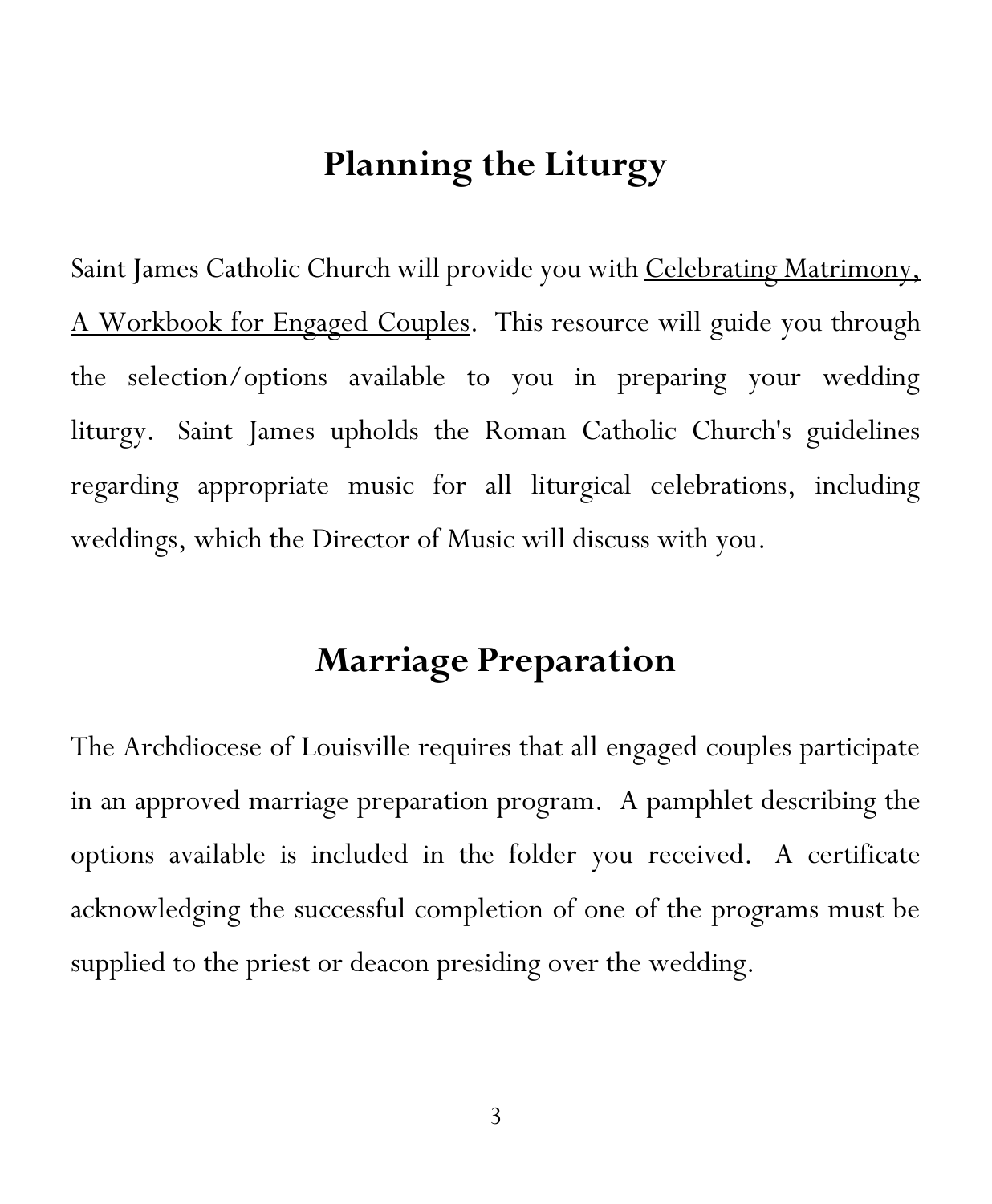## **Liturgical Environment**

Always remember that the church is a place for prayer and is a sacred space. Since the Roman Catholic Church follows a liturgical calendar, there will be certain liturgical symbols and decorations present throughout the course of the church year (e.g., Advent, Christmas, and Easter). This seasonal environment is intended for all liturgical celebrations during that time of the year, including your wedding. The existing environment will not be altered or changed for your wedding. No furnishings should be moved without prior consultation with a Saint James Church staff member.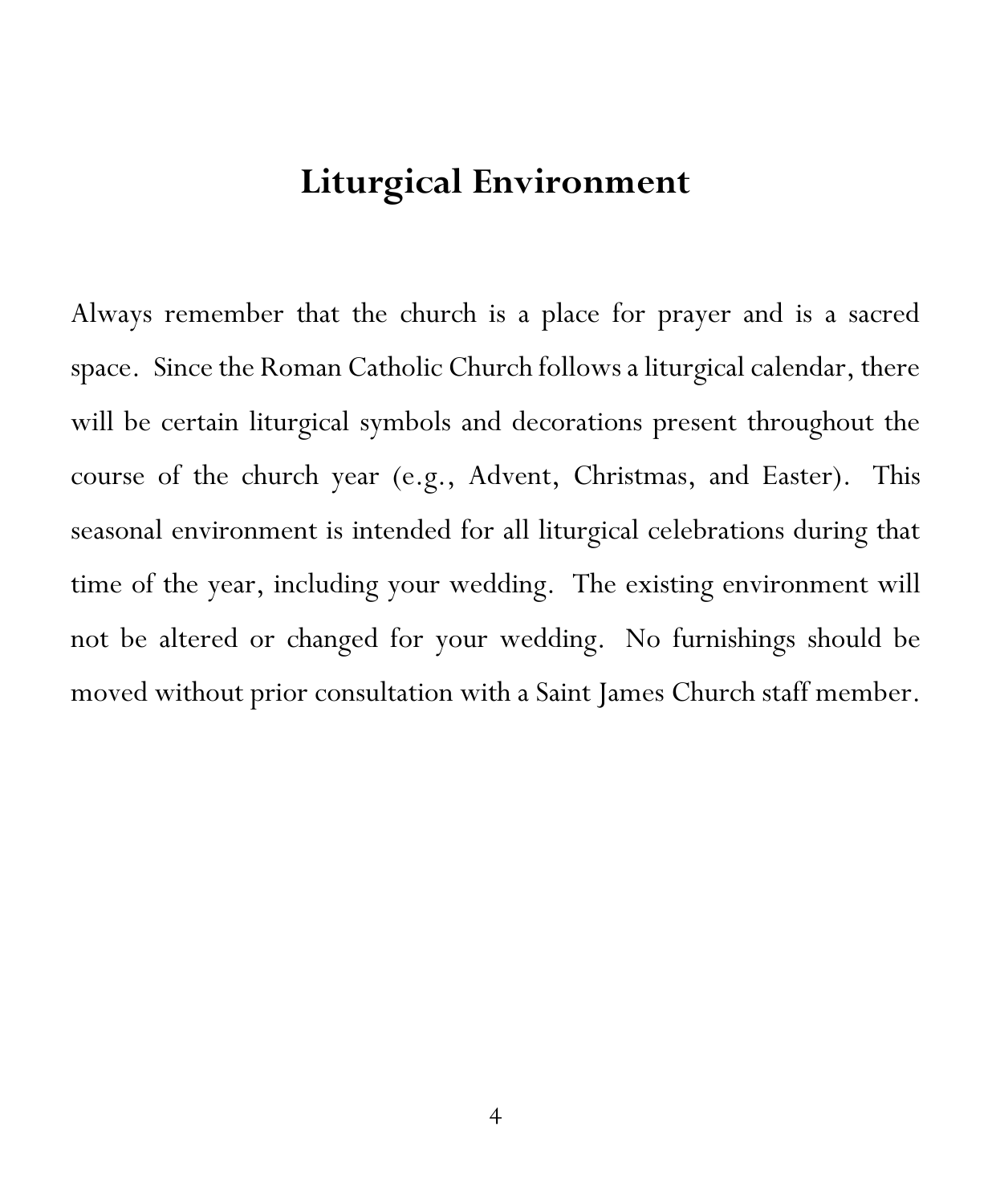### **Fees**

Parishioner: No Fee

Non-Parishioner: \$500

Priest/Deacon: Your discretion

Altar Servers: \$50

Director of Music: \$200

Cantor: \$150

Saint James TV Ministry (opt) \$350

Staff Wedding Planning Support: \$150

**All fees must be paid in full two weeks prior to wedding date.**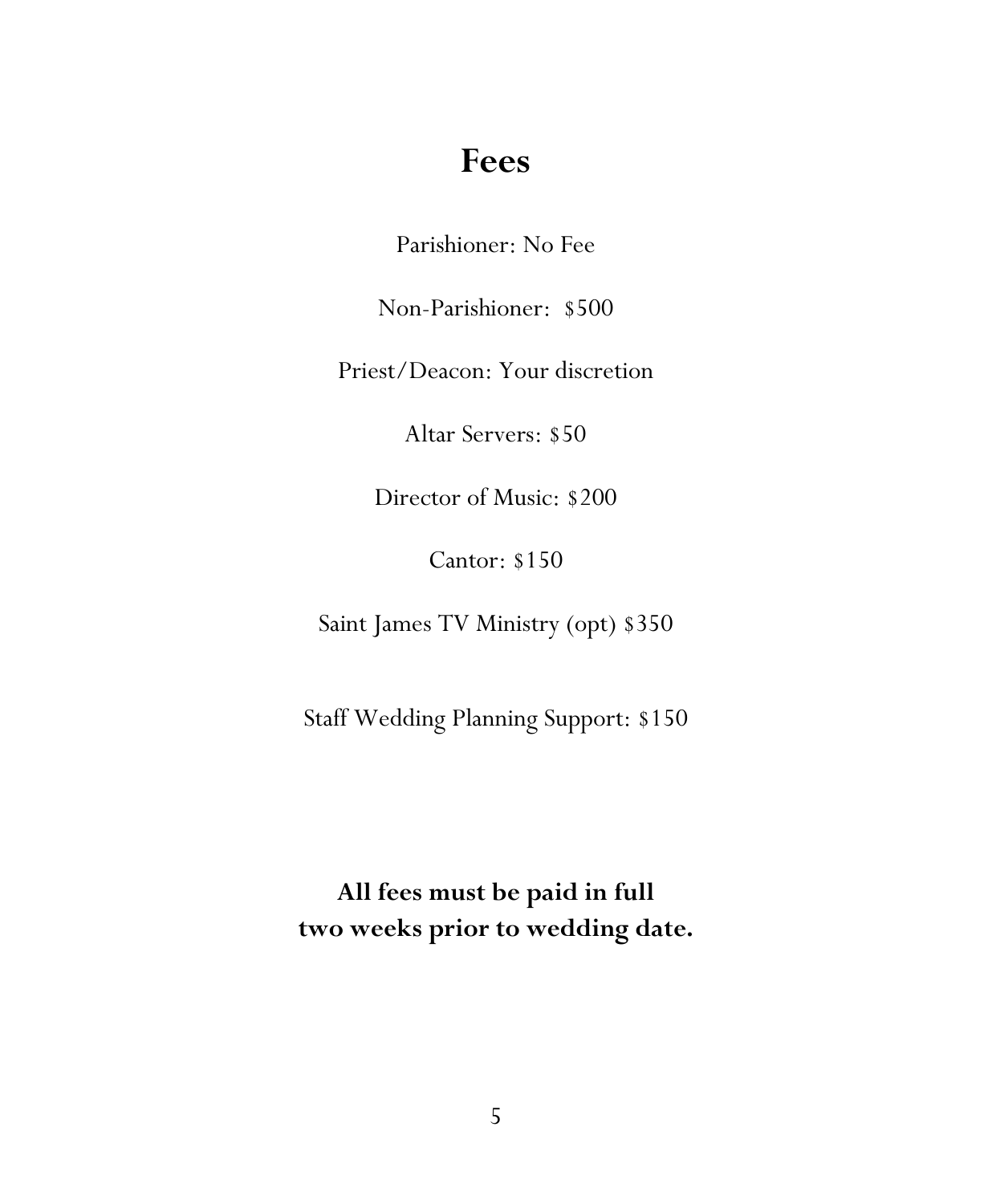## *Wedding Preparation Timeline*

#### *At least 6 months prior to wedding*

- Call for appointment with presider
- Set wedding date on Saint James Catholic Church calendar
- Decide on marriage prep program
- Contact Director of Music

#### *3-6 months prior to wedding*

- Discuss musical selections with Director of Music
- Complete Archdiocesan paperwork with priest or deacon.

#### *1-3 months prior to wedding*

- Final appointment with priest or deacon
- Final appointment with Music Director

#### *During final 30 days*

- Meet with Saint James wedding coordinator to finalize plans
- Pay balance of fees to Saint James Catholic Church
- Obtain marriage license form County Clerk's office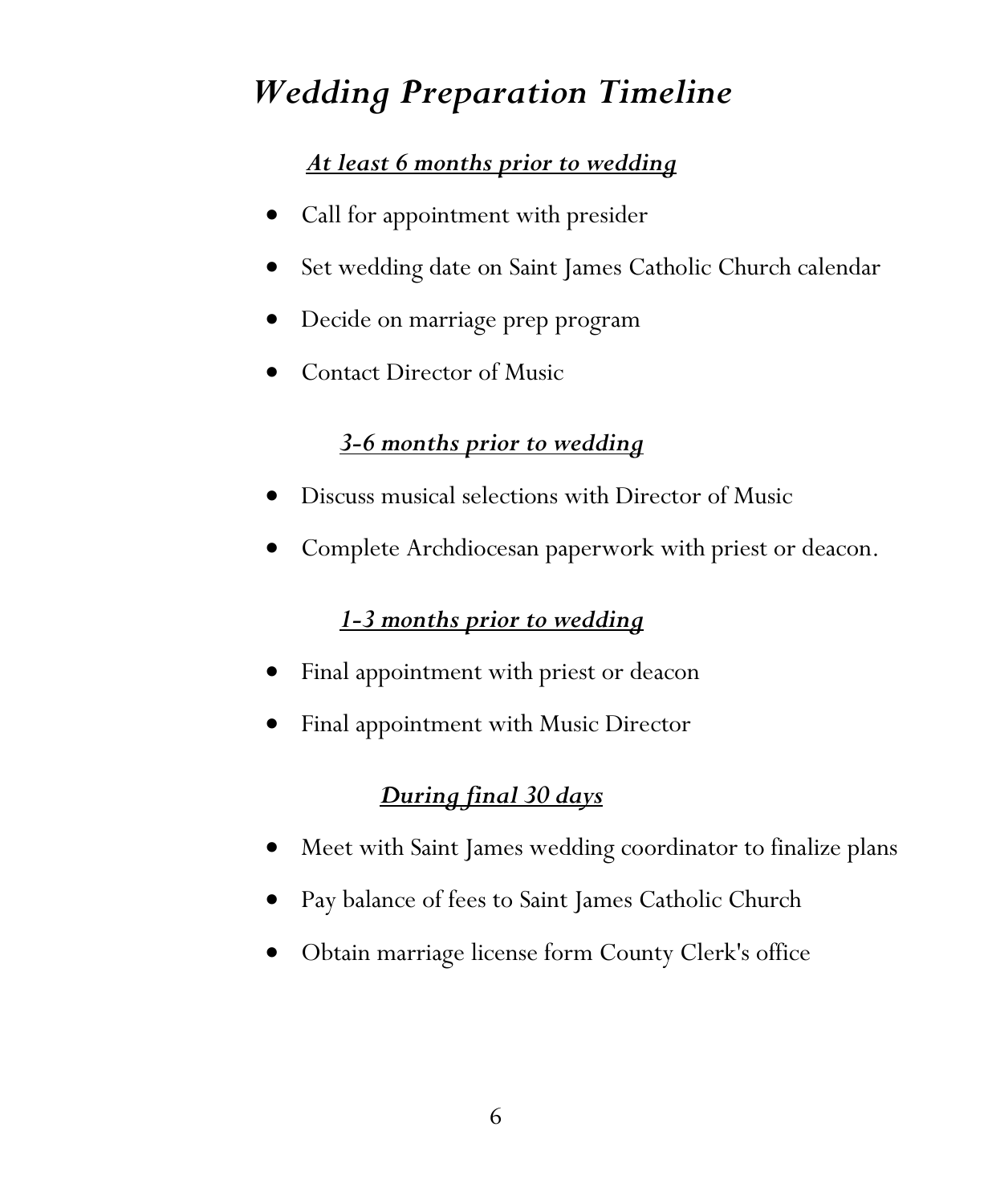## **General Policies and Procedures**

1. The Archdiocese of Louisville requires at least a six-month preparation period. Couples who wish to be married at Saint James Catholic Church should contact the priest or deacon at least six months prior to the anticipated date. The wedding date and time must be set with approval of the presiding priest or deacon and pastor of Saint James Catholic Church.

2. Saint James Catholic Church celebrates weddings on Friday evenings at 6:30 or 7:00 pm and Saturdays between 11:00 am and 1:00 pm. Weddings should not take place during the season of Lent or during the Easter Triduum (Holy Thursday, Good Friday, or Holy Saturday).

3. Rehearsals are scheduled at the availability of Saint James Catholic Church and the presiding priest or deacon. It will last approximately one hour. The marriage license should be brought to the rehearsal and given to the presider for its proper completion.

4. There are no limits or restrictions on the size of the wedding party, although we strongly suggest that children participating in your wedding be at least 5 years of age and of sufficient maturity to process down the aisle without fear.

5. The Director of Music at Saint James Catholic Church must be contacted at least six months prior to the wedding date. He will help you with your selections and find the appropriate musicians for your celebration. All musicians and music selections must be approved by the Director of Music.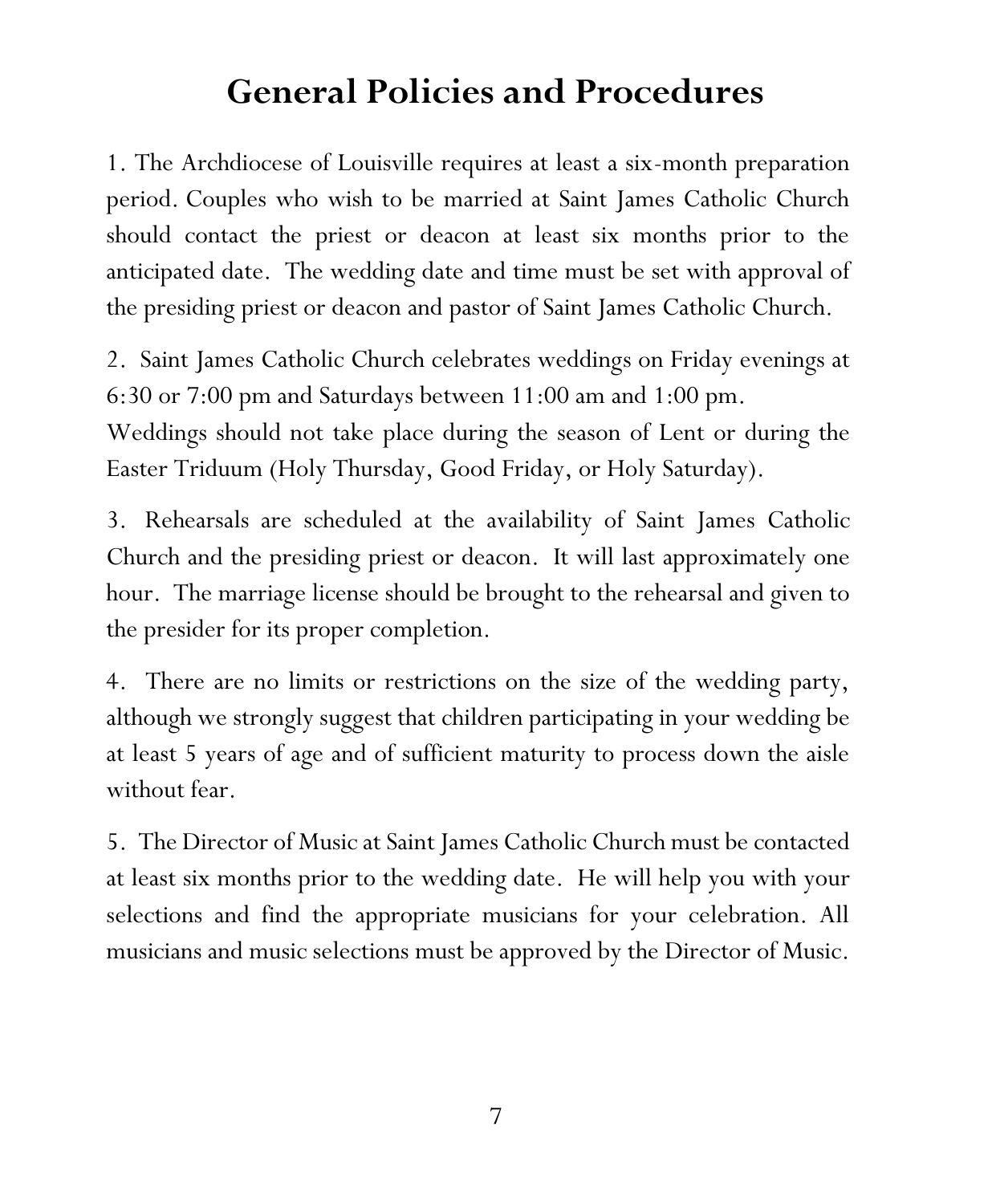6. For safety reasons, rice, birdseed, confetti, natural flower petals and balloons are not allowed inside or outside the church. Flower girls may drop silk flower petals. If flower petals are used, they must be picked up after the wedding. An aisle runner may be used in the church and must be supplied by the wedding party. Candles are not permitted on the center aisle at any time.

7. If you choose to have non-alcoholic refreshments available for the wedding party, please keep them to a minimum. All refreshments must be cleaned up prior to exiting the church. Smoking is allowed in designated areas outside of the church only. Alcohol is not permitted on the church campus.

8. The wedding party may arrive up to  $1\frac{1}{2}$  hours prior to the ceremony and a two-week advance notice must be given to the Saint James wedding coordinator. The cry room in the church is available for members of the wedding party to dress. The sacristy is reserved for the ministers so they can prepare prayerfully for worship. However, the groom and groomsmen may stay in the sacristy until the ceremony.

9. Valuables are not to be left unattended. Saint James cannot be held responsible for missing items.

10. The wedding party is responsible for leaving the areas of the church in original order. It is suggested to have a designated person who will clean the church and pick up programs from the pews after the ceremony.

11. The Saint James wedding coordinator will meet with you two weeks prior to the wedding to assist you, answer any questions, and will also be present on the wedding day.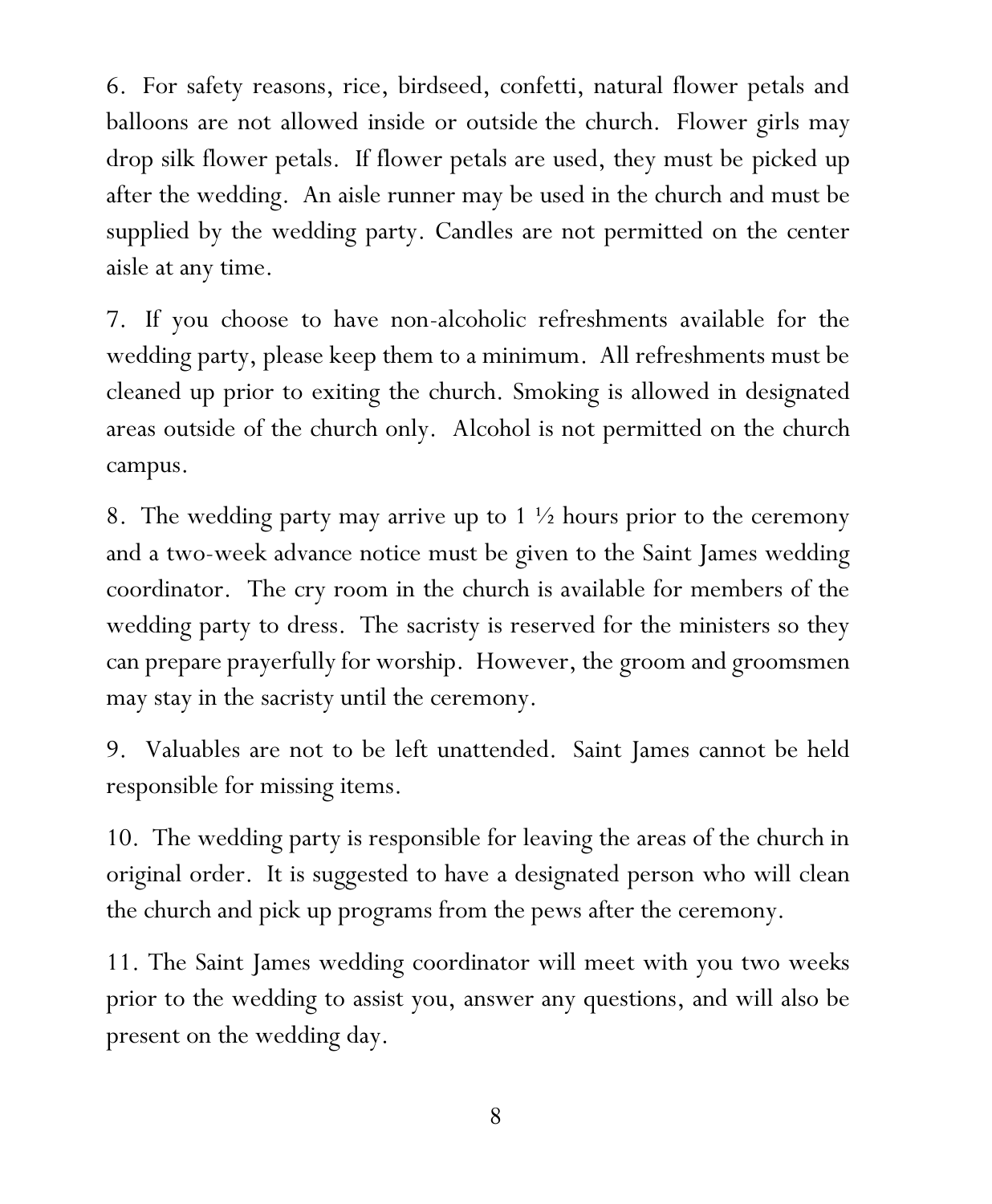#### **NOTES**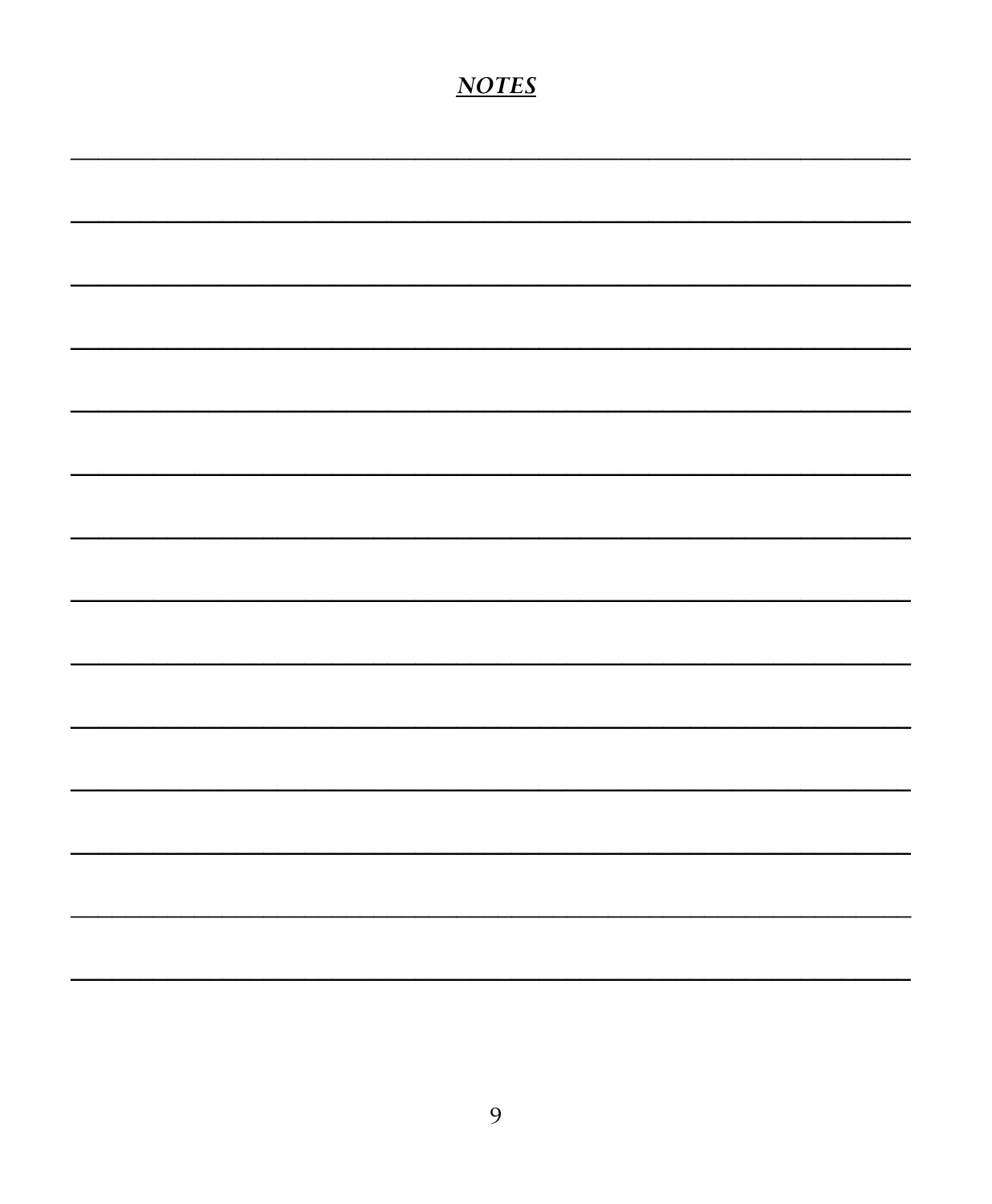## *Policies for the Photographer/Videographer*

- Saint James Catholic Church TV ministry is available to record your wedding for a fee of \$350 should be contacted at least 3 months in advance.
- The photographer and videographer are responsible for bringing with them all the equipment necessary to complete their duties.
- The liturgical environment is not to be altered to accommodate the photo shoot.
- Liturgical furnishings (e.g. candles, chairs, etc.) are NOT to be moved.
- Pictures may be taken during the liturgy; however, the sanctuary (the elevated area around the altar and tabernacle) may not be entered by photographers during the wedding.
- The taking of pictures and videos should never interfere with the liturgy.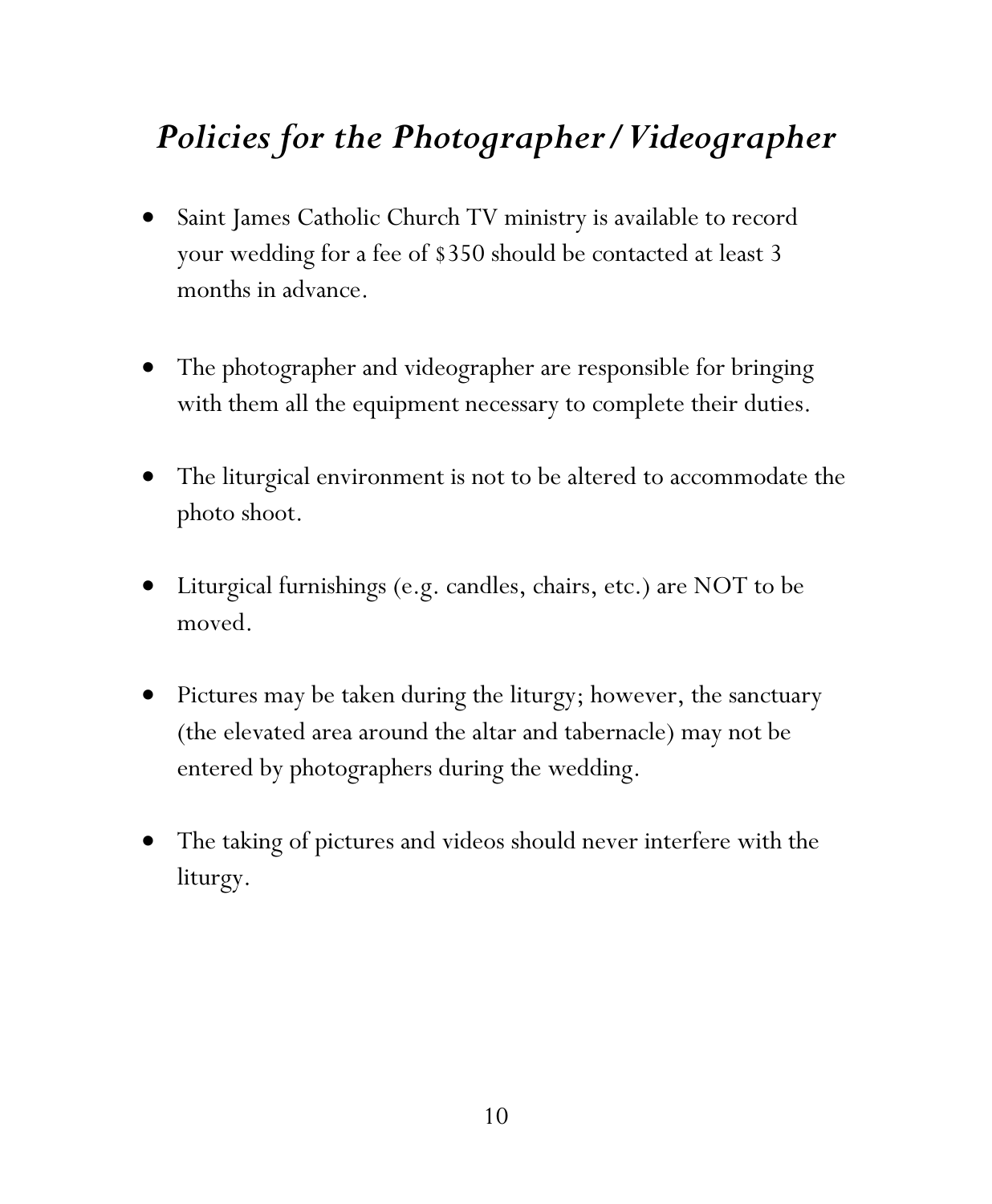### **NOTES**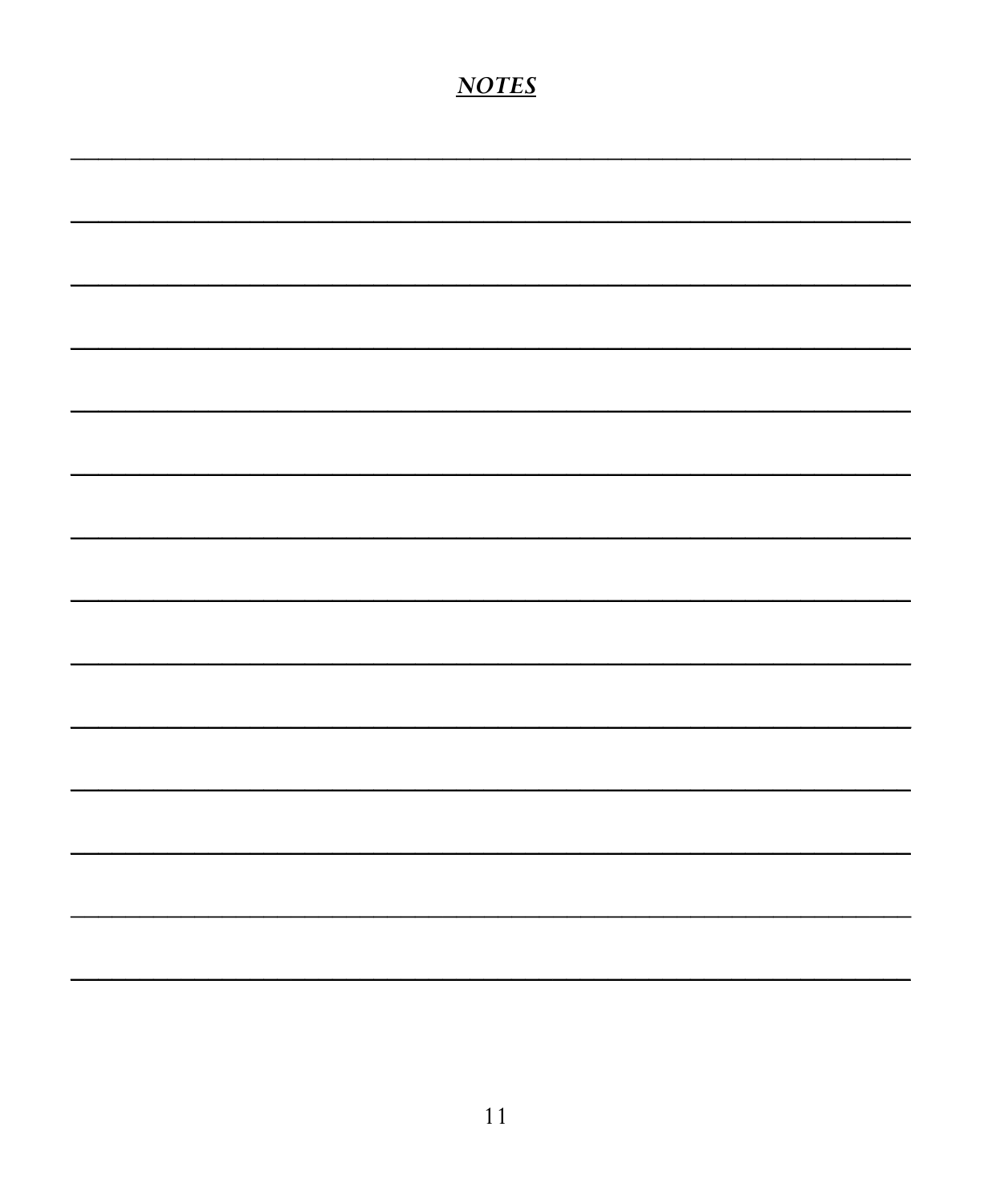## *Policies for the Florist*

- Flowers may be delivered 2 hours prior to the wedding.
- Flower arrangements must never obscure the Ambo or Altar.
- The Tabernacle, Altar and Baptismal Font are sacred to Catholics and should not be used to place things on, lean objects against, etc.
- Saint James Catholic Church does not provide Unity Candles nor a stand for unity candles.
- The florist is responsible for removal of flower boxes and other debris related to flowers.
- All decorations must be removed immediately after the wedding, either by the florist or a designated person.
- Saint James Catholic Church does have candelabras available for use on the Altar. If you choose to use them, please advise the Saint James wedding coordinator in advance so they may be in place on the day of your wedding.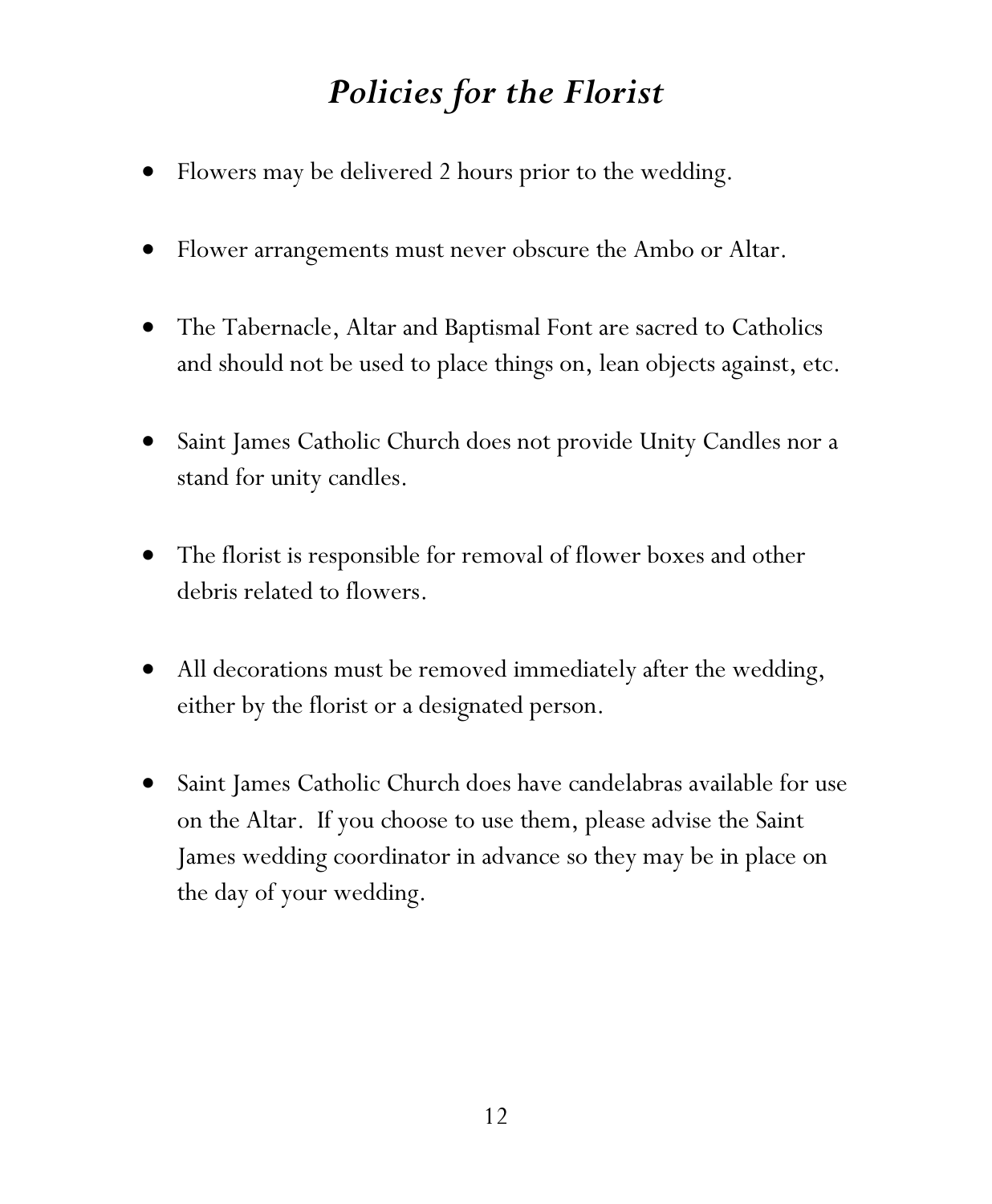#### **NOTES**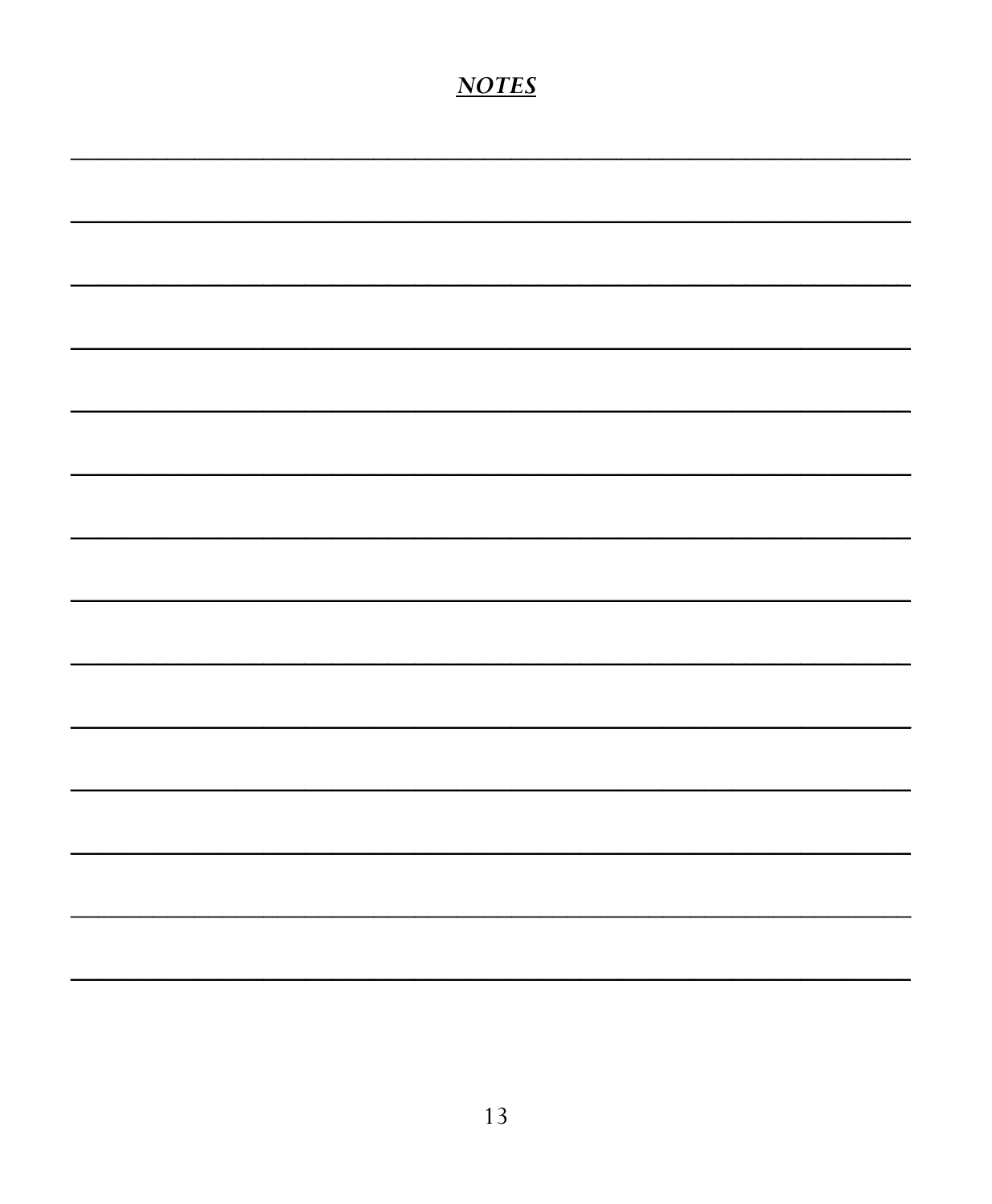## *Staff Contacts:*

*Fr. Michael Wimsatt, Pastor* mwimsatt $(\partial_s$ stjames-etown.org

*Fr. Loi Pham, Associate Pastor* frlpham $@$ stjames-etown.org

*Fr. Juan Luis Gomez, Associate Pastor* frjlgomez@stjames-etown.org

*Oliva Dvorjak, Wedding Coordinator*  odvorjak@stjames-etown.org

> *Tim Watts, Director of Music* twatts $\omega$  stjames-etown.org

> *Deacon Dean Sears, Communications Coordinator* dsears@stjames-etown.org

> > *Deacon Bill Clark*

*Deacon Karl Drerup*

parishoffice $(Q$ stjames-etown.org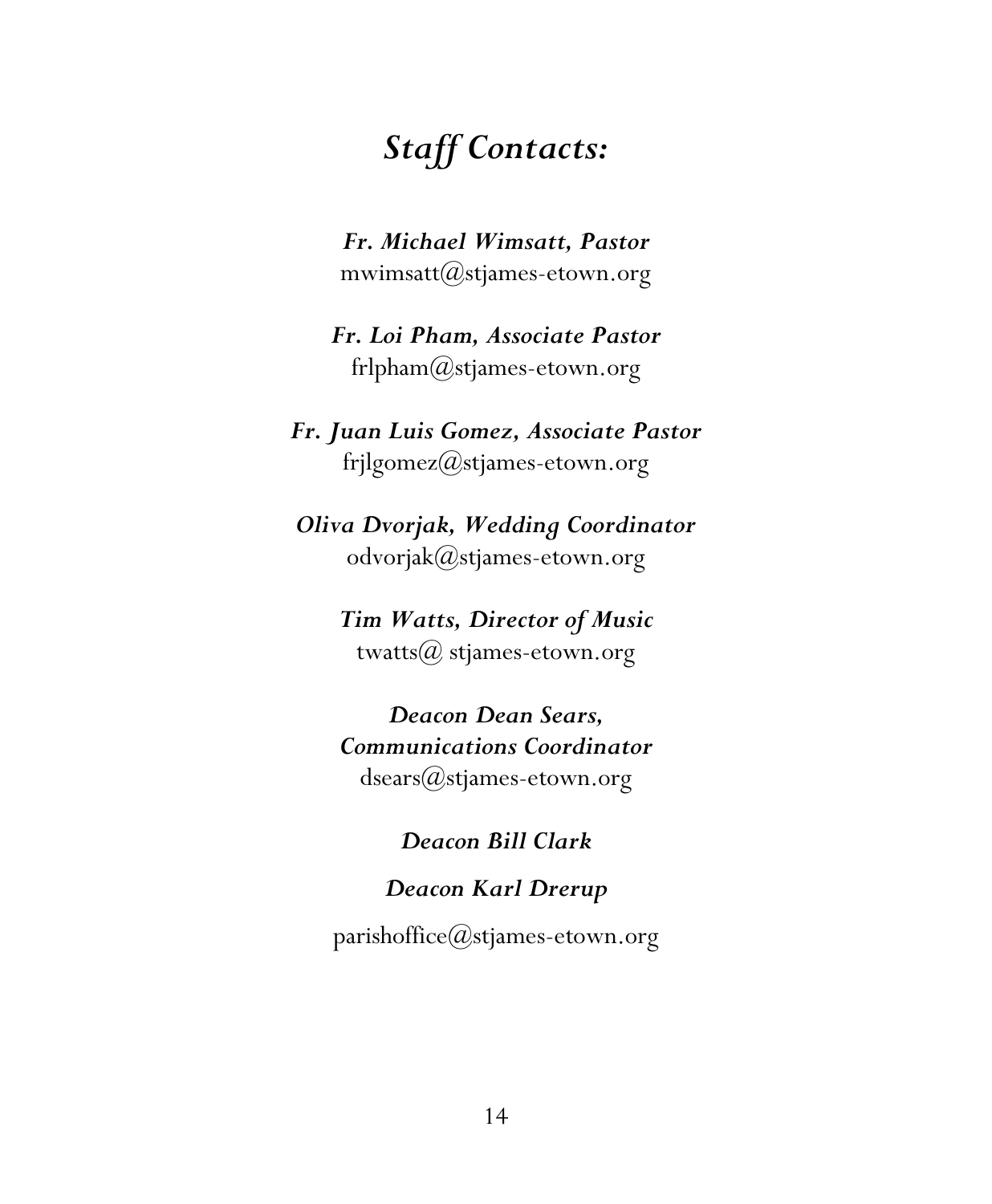#### *A MARRIAGE BLESSING PRAYER*

*We thank You, O God, for the love You have implanted in our hearts. May it always inspire us to be kind in our words, considerate of feeling, and concerned for each other's needs and wishes. Help us to be understanding and forgiving of human weaknesses and failings. Increase our faith and trust in You and may Your prudence guide our life and love. Bless our marriage O God, with peace and happiness, and make our love fruitful for Your glory and our joy both here and in eternity.* 

*Amen*